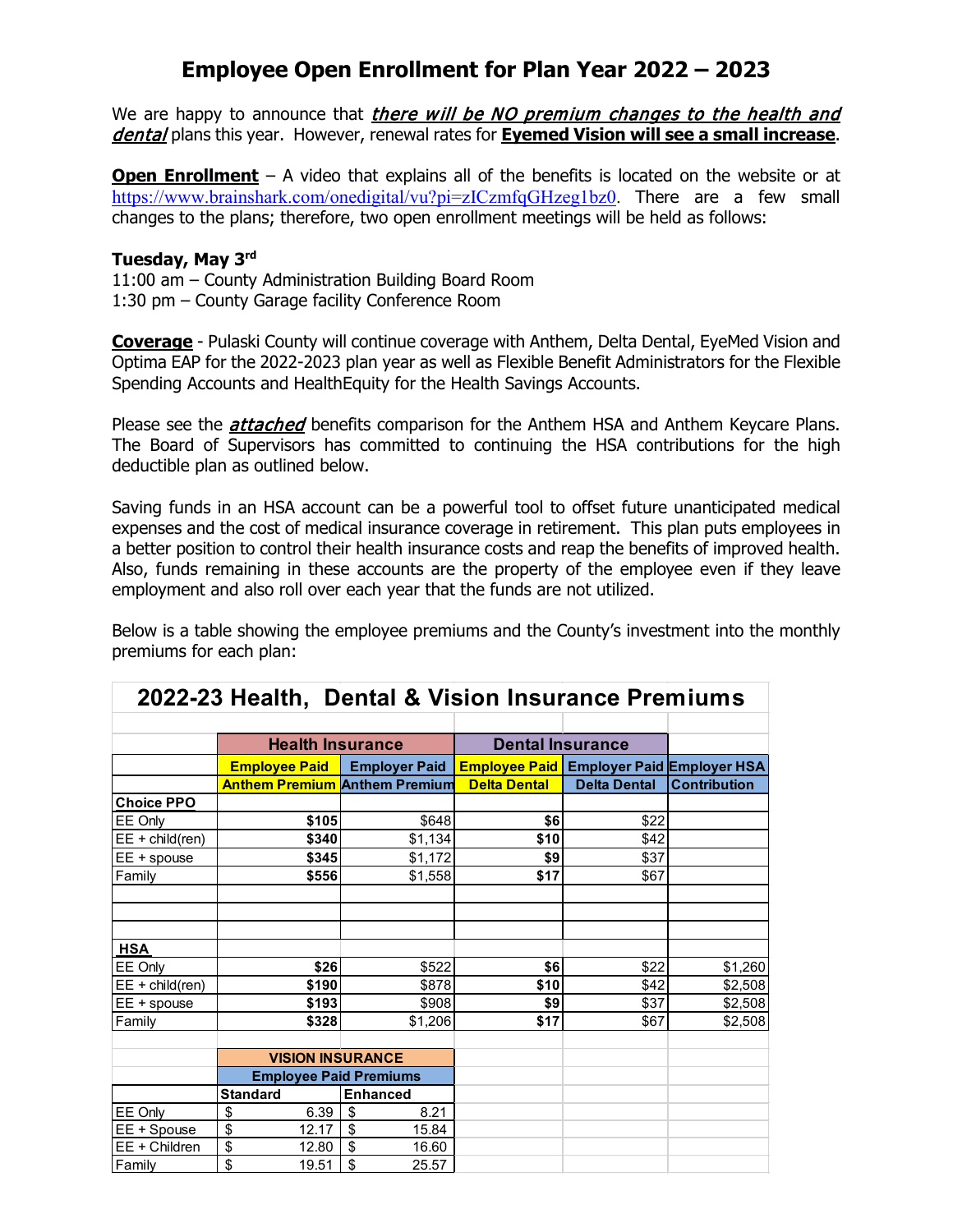Please note that the open enrollment period is the only time during the year by federal law in which an employee can add dependents or make changes to their health care plan unless a status change has occurred. A status change is a birth, marriage, divorce, loss of spouse's coverage due to lay off or loss of job, etc. It is also important to remember that when a status change occurs, employees have only 30 days from the date of the status change to add dependents or make changes to their coverage.

Flexible Spending Account (FSA) - If you participate in a Flexible Spending Account (FSA) you must complete new enrollment forms each year.

Open Enrollment Deadline May 13th - In order to ensure there are no delays in coverage or changes, we ask that enrollment forms be returned to Tammy Nichols, Human Resources Director by May 13th. Delays in submitting applications may result in a delay of coverage or receipt of insurance cards.

Insurance Waiver Deadline May 13th - required due to Affordable Health Care Act (ACA) reporting. If you know you will not be participating in the County's health insurance plan this year, you MUST complete a form and return it by May 13<sup>th</sup>.

### **Voluntary Insurance Plans**:

The following plans will continue to be provided to employees this fiscal year. Additional information will follow regarding open enrollment dates.

**AFLAC** - Accident, cancer and critical illness.

**AirMedCare** – medical flight insurance

### **Nationwide Pet Insurance**

## **Health Savings Plan Additional Benefit thru December 31, 2022**:

*Recently Congress passed the Consolidated Appropriations Act (CAA) 2022, which has now been signed into law. The new safe harbor allows individuals with healthcare coverage under a Health Savings Account (HSA)-eligible High Deductible Health Plan (HDHP) to access telehealth services without first satisfying their deductible (applicable copay/coinsurance will apply) regardless of plan year. Pulaski County & Schools has opted into offering this safe harbor to all members enrolled in an HSA plan through December 31, 2022. The result of this is that members will not have to meet their HSA deductible when utilizing telehealth services; instead only 20% coinsurance will be charged unless members have met their out of pocket maximum, in which case there would be no cost at all.* 

All insurance forms will be available online at the County's website [www.pulaskicounty.org](http://www.pulaskicounty.org/) under the employee resources tab.